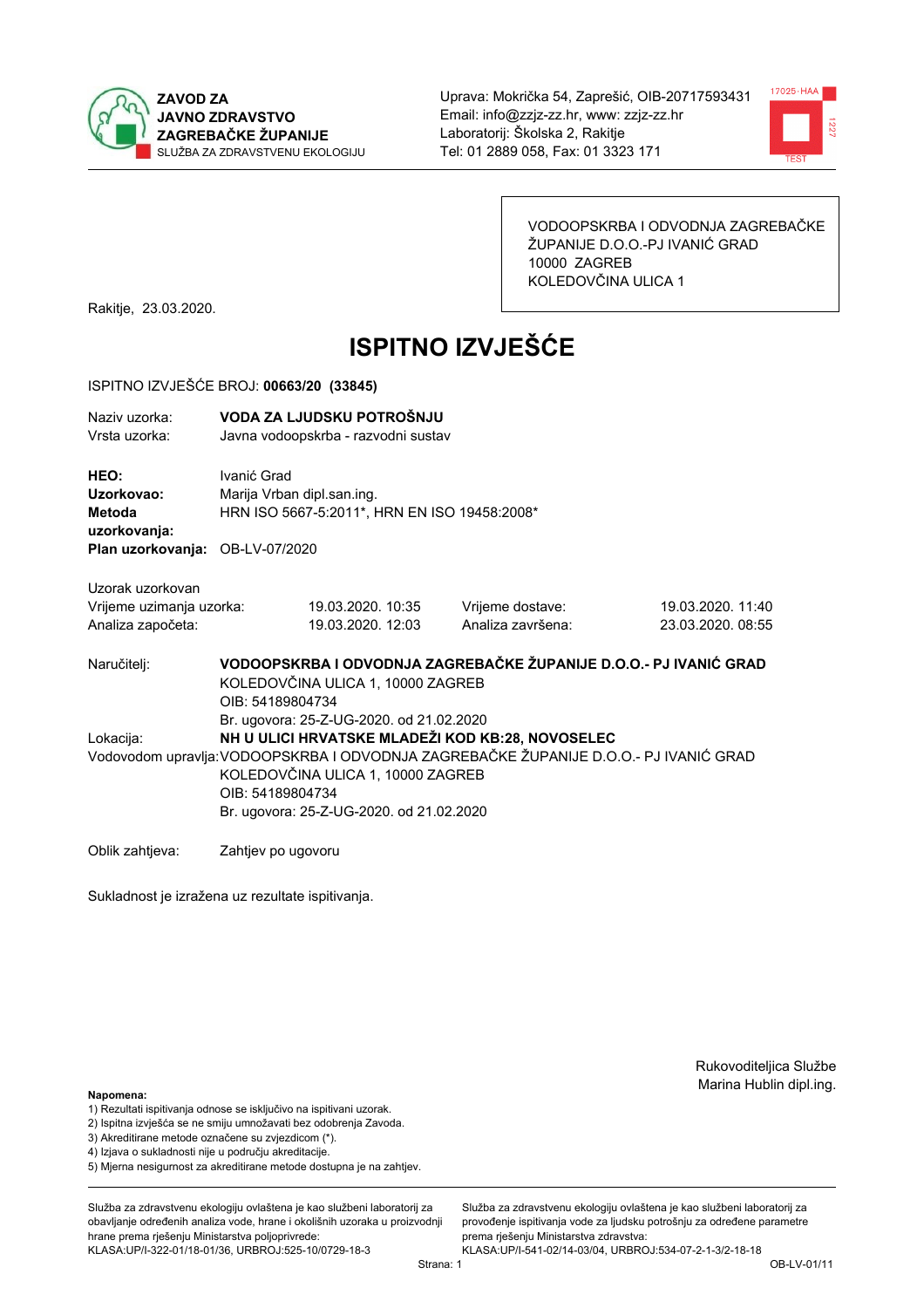# **REZULTATI ISPITIVANJA:**

Ispitno izviešće rezultat je elektroničke obrade podataka te je punovažeće bez žiga i potpisa

| Pokazatelj                | <b>Metoda</b>                           | <b>MJ</b>               | <b>Rezultatt</b> | MDK**         | <b>Sukladno</b> |
|---------------------------|-----------------------------------------|-------------------------|------------------|---------------|-----------------|
| Temperatura               | Standard Methods 21st Ed.<br>2005.2550B | $^{\circ}$ C            | 9,8              | 25            | DA              |
| Slobodni rezidualni klor  | HRN EN ISO 7393-2:2018*                 | mg/L $Cl2$              | 0,25             | 0,5           | DA              |
| Boja                      | HRN EN ISO 7887:2012                    | mg/L Pt/Co skale        | < 5              | 20            | DA              |
| Mutnoća                   | HRN EN ISO 7027-1:2016*                 | NTU jedinica            | 3,2              | 4             | DA              |
| <b>Miris</b>              | HRN EN 1622:2008                        |                         | bez              | bez           | DA              |
| Okus                      | HRN EN 1622:2008                        |                         | bez              | bez           | DA              |
| pH                        | HRN EN ISO 10523:2012*                  | pH jedinica             | 7,5              | $6, 5 - 9, 5$ | DA              |
| Temp.pri određivanju pH   |                                         | $^{\circ}$ C            | 19,4             |               |                 |
| Elektrovodljivost         | HRN EN 27888:2008*                      | µScm-1 pri 20°C         | 419              | 2.500         | DA              |
| Utrošak KMnO <sub>4</sub> | HRN EN ISO 8467:2001                    | mg/L $O2$               | 0,7              | 5             | DA              |
| Kloridi                   | HRN EN ISO 10304-1:2009*                | mg/L CI                 | 9,7              | 250           | DA              |
| Nitriti                   | HRN EN ISO 10304-1:2009*                | mg/L $(NO2)$            | < 0.050          | 0,5           | DA              |
| Nitrati                   | HRN EN ISO 10304-1:2009*                | mg/L (NO <sub>3</sub> ) | 4,8              | 50            | DA              |
| Amonij                    | HRN ISO 7150-1:1998*                    | mg/L (NH                | < 0,05           | 0,5           | DA              |

trezultat izražen kao manje od (<) odnosi se na granicu kvantifikacije

\*\*maksimalno dozvoljena koncentracija

## Izjava o sukladnosti

Prema ispitanim parametrima uzorak vode JE SUKLADAN zahtievima članka 5. Zakona o vodi za ljudsku potrošnju (NN 56/2013, 64/2015, 104/2017, 115/2018) i priloga I Pravilnika o parametrima sukladnosti, metodama analize, monitoringu i planovima sigurnosti vode za ljudsku potrošnju te načinu vođenja registra pravnih osoba koje obavljaju djelatnost javne vodoopskrbe (NN 125/2017).

> Voditeljica Odsjeka Nikolina Ciban dipl.ing.

# Odsjek za mikrobiološka ispitivanja voda

## **REZULTATI ISPITIVANJA:**

Ispitno izvješće rezultat je elektroničke obrade podataka te je punovažeće bez žiga i potpisa

| Pokazatelj             | <b>Metoda</b>           | <b>MJ</b>   | <b>Rezultat</b> | <b>MDK**</b> | <b>Sukladno</b> |
|------------------------|-------------------------|-------------|-----------------|--------------|-----------------|
| Ukupni koliformi       | HRN EN ISO 9308-1:2014* | broj/100 mL |                 |              | DA              |
| Escherichia coli       | HRN EN ISO 9308-1:2014* | broj/100 mL | < 1             |              | DA              |
| Enterokoki             | HRN EN ISO 7899-2:2000* | broj/100 mL | < '             |              | DA              |
| Pseudomonas aeruginosa | HRN EN ISO 16266:2008*  | broj/100 mL | < 1             | 0            | DA              |
| Aerobne bakt -36 C/48h | HRN EN ISO 6222:2000*   | broj/1 mL   | 6               | 100          | DA              |
| Aerobne bakt -22°C/72h | HRN EN ISO 6222:2000*   | broj/1 mL   | 41              | 100          | DA              |

\*\*maksimalno dozvoljena koncentracija

#### Izjava o sukladnosti

Prema ispitanim parametrima uzorak vode JE SUKLADAN zahtjevima članka 5. Zakona o vodi za ljudsku potrošnju (NN 56/2013, 64/2015, 104/2017, 115/2018) i priloga I Pravilnika o parametrima sukladnosti, metodama analize, monitoringu i planovima sigurnosti vode za ljudsku potrošnju te načinu vođenja registra pravnih osoba koje obavljaju djelatnost javne vodoopskrbe (NN 125/2017).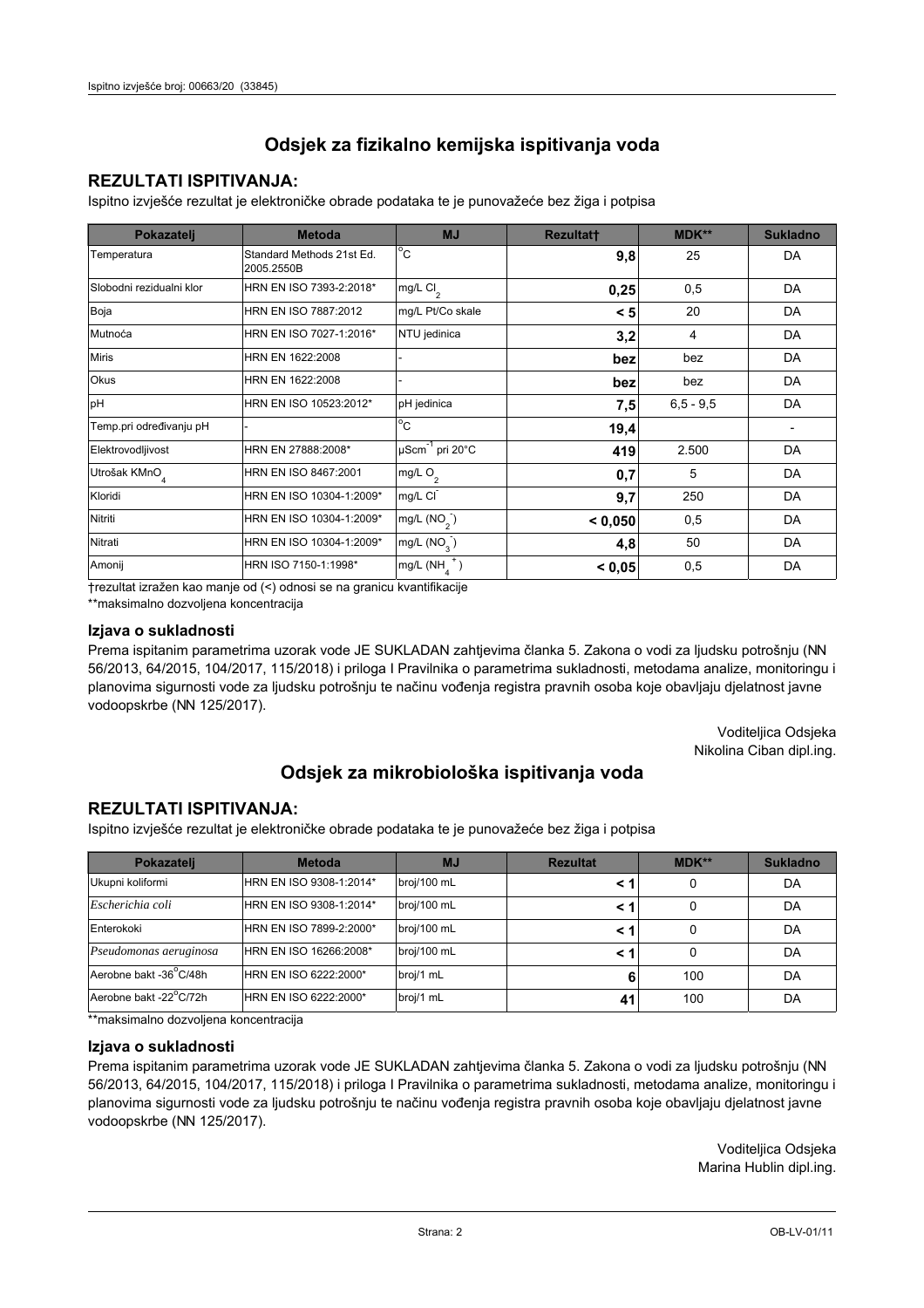



VODOOPSKRBA I ODVODNJA ZAGREBAČKE ŽUPANIJE D.O.O.-PJ IVANIĆ GRAD 10000 ZAGREB KOLEDOVČINA ULICA 1

Rakitje, 23.03.2020.

# **ISPITNO IZVJEŠĆE**

#### ISPITNO IZVJEŠĆE BROJ: 00662/20 (33844)

| Naziv uzorka:<br>Vrsta uzorka:  |                                   | VODA ZA LJUDSKU POTROŠNJU<br>Javna vodoopskrba - razvodni sustav |                                                                   |                   |  |  |  |
|---------------------------------|-----------------------------------|------------------------------------------------------------------|-------------------------------------------------------------------|-------------------|--|--|--|
| HEO:<br>Uzorkovao:              | Ivanić Grad                       | Marija Vrban dipl.san.ing.                                       |                                                                   |                   |  |  |  |
| Metoda                          |                                   | HRN ISO 5667-5:2011*, HRN EN ISO 19458:2008*                     |                                                                   |                   |  |  |  |
| uzorkovanja:                    |                                   |                                                                  |                                                                   |                   |  |  |  |
| Plan uzorkovanja: OB-LV-07/2020 |                                   |                                                                  |                                                                   |                   |  |  |  |
| Uzorak uzorkovan                |                                   |                                                                  |                                                                   |                   |  |  |  |
| Vrijeme uzimanja uzorka:        |                                   | 19.03.2020, 10:10                                                | Vrijeme dostave:                                                  | 19.03.2020. 11:40 |  |  |  |
| Analiza započeta:               |                                   | 19.03.2020. 12:02                                                | Analiza završena:                                                 | 23.03.2020. 08:54 |  |  |  |
| Naručitelj:                     |                                   |                                                                  | VODOOPSKRBA I ODVODNJA ZAGREBAČKE ŽUPANIJE D.O.O.- PJ IVANIĆ GRAD |                   |  |  |  |
|                                 | KOLEDOVČINA ULICA 1, 10000 ZAGREB |                                                                  |                                                                   |                   |  |  |  |
|                                 | OIB: 54189804734                  |                                                                  |                                                                   |                   |  |  |  |
|                                 |                                   | Br. ugovora: 25-Z-UG-2020. od 21.02.2020                         |                                                                   |                   |  |  |  |
|                                 |                                   |                                                                  |                                                                   |                   |  |  |  |

Lokacija: NH KOD ŠKOLE, IVANIČKO GRABERJE Vodovodom upravlja: VODOOPSKRBA I ODVODNJA ZAGREBAČKE ŽUPANIJE D.O.O.- PJ IVANIĆ GRAD KOLEDOVČINA ULICA 1, 10000 ZAGREB OIB: 54189804734 Br. ugovora: 25-Z-UG-2020, od 21.02.2020

Oblik zahtjeva: Zahtjev po ugovoru

Sukladnost je izražena uz rezultate ispitivanja.

Rukovoditeljica Službe Marina Hublin dipl.ing.

#### Napomena:

- 1) Rezultati ispitivanja odnose se isključivo na ispitivani uzorak.
- 2) Ispitna izvješća se ne smiju umnožavati bez odobrenja Zavoda.
- 3) Akreditirane metode označene su zvjezdicom (\*).
- 4) Iziava o sukladnosti nije u području akreditacije.
- 5) Mjerna nesigurnost za akreditirane metode dostupna je na zahtjev.

Služba za zdravstvenu ekologiju ovlaštena je kao službeni laboratorij za obavlianie određenih analiza vode, hrane i okolišnih uzoraka u proizvodniji hrane prema rješenju Ministarstva poljoprivrede: KLASA:UP/I-322-01/18-01/36, URBROJ:525-10/0729-18-3

Služba za zdravstvenu ekologiju ovlaštena je kao službeni laboratorij za provođenie ispitivania vode za liudsku potrošniu za određene parametre prema rješenju Ministarstva zdravstva: KLASA:UP/I-541-02/14-03/04, URBROJ:534-07-2-1-3/2-18-18

Strana: 1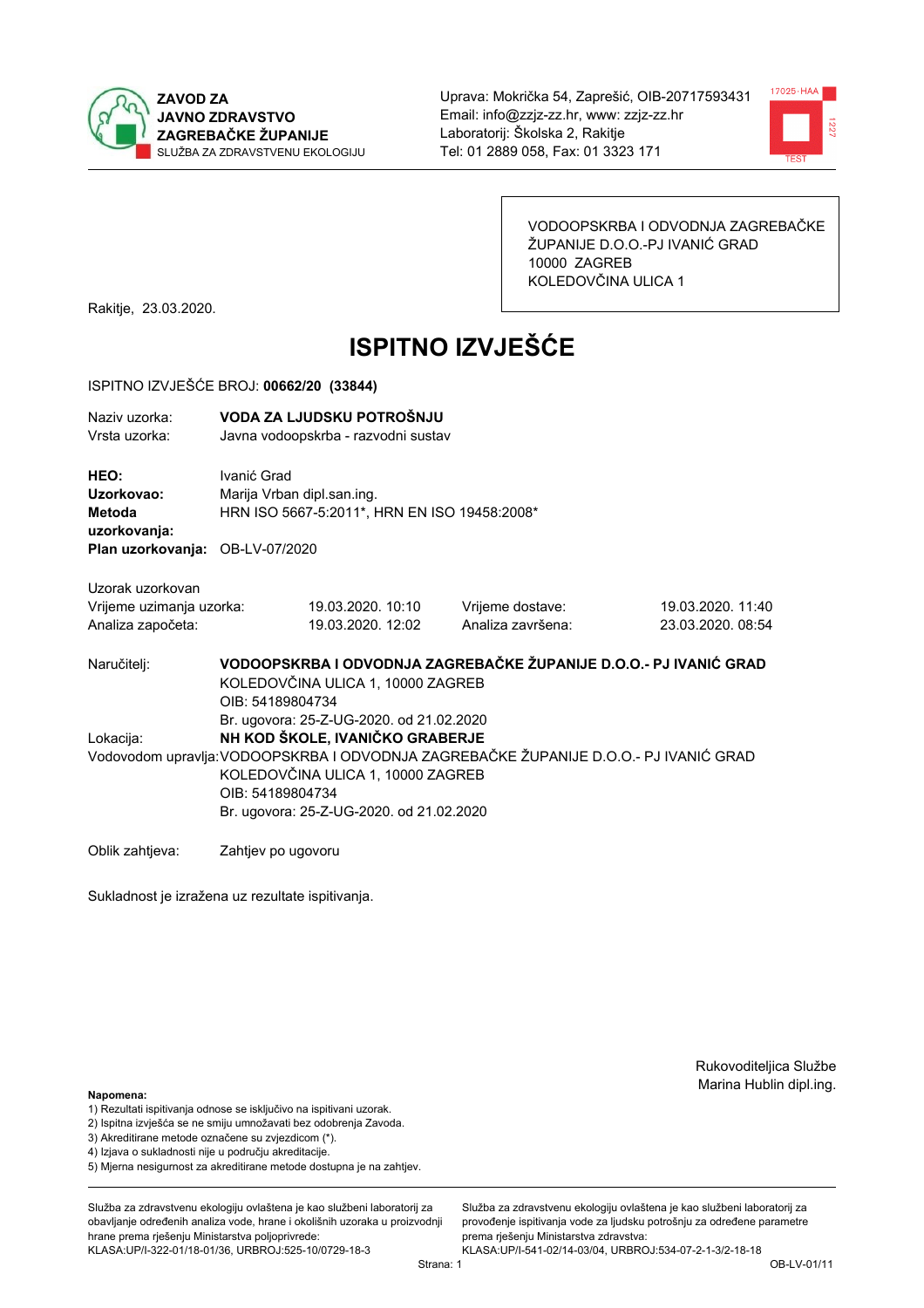# **REZULTATI ISPITIVANJA:**

Ispitno izviešće rezultat je elektroničke obrade podataka te je punovažeće bez žiga i potpisa

| Pokazatelj                | <b>Metoda</b>                           | <b>MJ</b>                   | <b>Rezultatt</b> | MDK**         | <b>Sukladno</b> |
|---------------------------|-----------------------------------------|-----------------------------|------------------|---------------|-----------------|
| Temperatura               | Standard Methods 21st Ed.<br>2005.2550B | $^{\circ}$ C                | 10,6             | 25            | DA              |
| Slobodni rezidualni klor  | HRN EN ISO 7393-2:2018*                 | mg/L $Cl2$                  | 0,12             | 0,5           | DA              |
| Boja                      | HRN EN ISO 7887:2012                    | mg/L Pt/Co skale            | < 5              | 20            | DA              |
| Mutnoća                   | HRN EN ISO 7027-1:2016*                 | NTU jedinica                | 0,25             | 4             | DA              |
| <b>Miris</b>              | HRN EN 1622:2008                        |                             | bez              | bez           | DA              |
| <b>Okus</b>               | HRN EN 1622:2008                        |                             | bez              | bez           | DA              |
| pH                        | HRN EN ISO 10523:2012*                  | pH jedinica                 | 7,5              | $6, 5 - 9, 5$ | DA              |
| Temp.pri određivanju pH   |                                         | $\overline{C}$              | 19,2             |               |                 |
| Elektrovodljivost         | HRN EN 27888:2008*                      | µScm <sup>-1</sup> pri 20°C | 414              | 2.500         | DA              |
| Utrošak KMnO <sub>4</sub> | HRN EN ISO 8467:2001                    | mg/L O <sub>2</sub>         | 0,9              | 5             | DA              |
| Kloridi                   | HRN EN ISO 10304-1:2009*                | mg/L CI                     | 9,8              | 250           | DA              |
| Nitriti                   | HRN EN ISO 10304-1:2009*                | mg/L $(NO2)$                | < 0,050          | 0,5           | DA              |
| Nitrati                   | HRN EN ISO 10304-1:2009*                | mg/L (NO <sub>3</sub> )     | 4,7              | 50            | DA              |
| Amonij                    | HRN ISO 7150-1:1998*                    | mg/L (NH                    | < 0,05           | 0,5           | DA              |

trezultat izražen kao manje od (<) odnosi se na granicu kvantifikacije

\*\*maksimalno dozvoljena koncentracija

## Izjava o sukladnosti

Prema ispitanim parametrima uzorak vode JE SUKLADAN zahtievima članka 5. Zakona o vodi za ljudsku potrošnju (NN 56/2013, 64/2015, 104/2017, 115/2018) i priloga I Pravilnika o parametrima sukladnosti, metodama analize, monitoringu i planovima sigurnosti vode za ljudsku potrošnju te načinu vođenja registra pravnih osoba koje obavljaju djelatnost javne vodoopskrbe (NN 125/2017).

> Voditeljica Odsjeka Nikolina Ciban dipl.ing.

# Odsjek za mikrobiološka ispitivanja voda

## **REZULTATI ISPITIVANJA:**

Ispitno izvješće rezultat je elektroničke obrade podataka te je punovažeće bez žiga i potpisa

| Pokazatelj             | <b>Metoda</b>           | <b>MJ</b>   | <b>Rezultat</b> | <b>MDK**</b> | <b>Sukladno</b> |
|------------------------|-------------------------|-------------|-----------------|--------------|-----------------|
| Ukupni koliformi       | HRN EN ISO 9308-1:2014* | broj/100 mL |                 |              | DA              |
| Escherichia coli       | HRN EN ISO 9308-1:2014* | broj/100 mL | < 1             |              | DA              |
| Enterokoki             | HRN EN ISO 7899-2:2000* | broj/100 mL | < '             |              | DA              |
| Pseudomonas aeruginosa | HRN EN ISO 16266:2008*  | broj/100 mL | < 1             | 0            | DA              |
| Aerobne bakt -36 C/48h | HRN EN ISO 6222:2000*   | broj/1 mL   |                 | 100          | DA              |
| Aerobne bakt -22°C/72h | HRN EN ISO 6222:2000*   | broj/1 mL   | < 1             | 100          | DA              |

\*\*maksimalno dozvoljena koncentracija

## Izjava o sukladnosti

Prema ispitanim parametrima uzorak vode JE SUKLADAN zahtjevima članka 5. Zakona o vodi za ljudsku potrošnju (NN 56/2013, 64/2015, 104/2017, 115/2018) i priloga I Pravilnika o parametrima sukladnosti, metodama analize, monitoringu i planovima sigurnosti vode za ljudsku potrošnju te načinu vođenja registra pravnih osoba koje obavljaju djelatnost javne vodoopskrbe (NN 125/2017).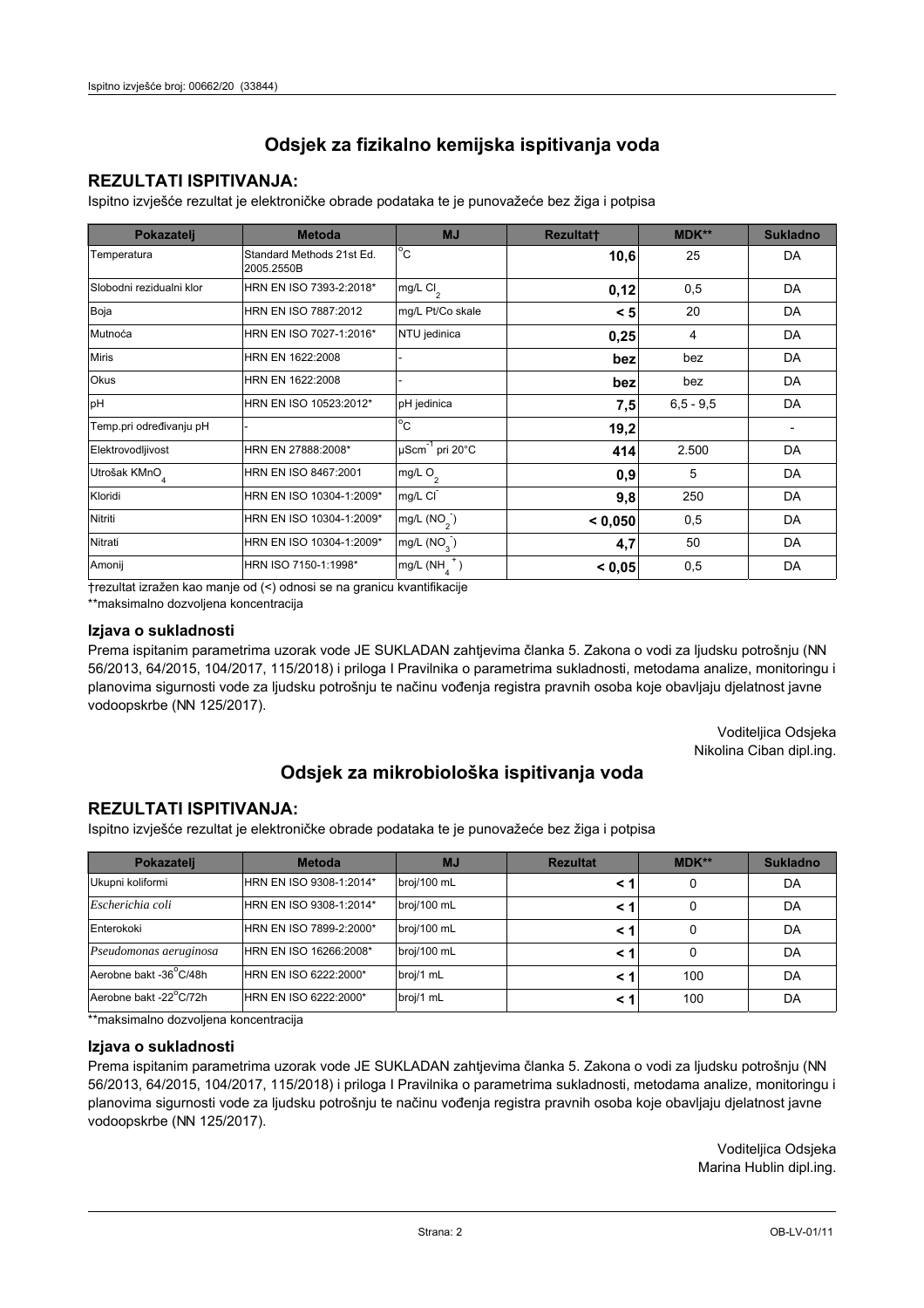



VODOOPSKRBA I ODVODNJA ZAGREBAČKE ŽUPANIJE D.O.O.-PJ IVANIĆ GRAD 10000 ZAGREB KOLEDOVČINA ULICA 1

Rakitje, 23.03.2020.

# **ISPITNO IZVJEŠĆE**

#### ISPITNO IZVJEŠĆE BROJ: 00661/20 (33843)

| Naziv uzorka: | VODA ZA LJUDSKU POTROŠNJU    |
|---------------|------------------------------|
| Vrsta uzorka: | Javna vodoopskrba - spremnik |

HEO: Ivanić Grad Uzorkovao: Marija Vrban dipl.san.ing. Metoda HRN ISO 5667-5:2011\*, HRN EN ISO 19458:2008\* uzorkovanja: Plan uzorkovanja: OB-LV-07/2020

Uzorak uzorkovan Vrijeme uzimanja uzorka: Analiza započeta:

19.03.2020. 09:45 19.03.2020, 12:01 Vrijeme dostave: Analiza završena:

19.03.2020. 11:40 23.03.2020. 08:54

VODOOPSKRBA I ODVODNJA ZAGREBAČKE ŽUPANIJE D.O.O.- PJ IVANIĆ GRAD Naručitelj: KOLEDOVČINA ULICA 1, 10000 ZAGREB OIB: 54189804734 Br. ugovora: 25-Z-UG-2020, od 21.02.2020 SOBOČANI REZERVOAR Lokacija: Vodovodom upravlja: VODOOPSKRBA I ODVODNJA ZAGREBAČKE ŽUPANIJE D.O.O.- PJ IVANIĆ GRAD KOLEDOVČINA ULICA 1, 10000 ZAGREB OIB: 54189804734

Br. ugovora: 25-Z-UG-2020. od 21.02.2020

Oblik zahtjeva: Zahtjev po ugovoru

Sukladnost je izražena uz rezultate ispitivanja.

Rukovoditeljica Službe Marina Hublin dipl.ing.

Napomena:

- 1) Rezultati ispitivanja odnose se isključivo na ispitivani uzorak.
- 2) Ispitna izvješća se ne smiju umnožavati bez odobrenja Zavoda.

3) Akreditirane metode označene su zvjezdicom (\*).

- 4) Iziava o sukladnosti nije u područiu akreditacije.
- 5) Mjerna nesigurnost za akreditirane metode dostupna je na zahtjev.

Služba za zdravstvenu ekologiju ovlaštena je kao službeni laboratorij za obavlianie određenih analiza vode, hrane i okolišnih uzoraka u proizvodniji hrane prema rješenju Ministarstva poljoprivrede:

KLASA:UP/I-322-01/18-01/36, URBROJ:525-10/0729-18-3

Služba za zdravstvenu ekologiju ovlaštena je kao službeni laboratorij za provođenie ispitivania vode za liudsku potrošniu za određene parametre prema riešenju Ministarstva zdravstva:

KLASA:UP/I-541-02/14-03/04, URBROJ:534-07-2-1-3/2-18-18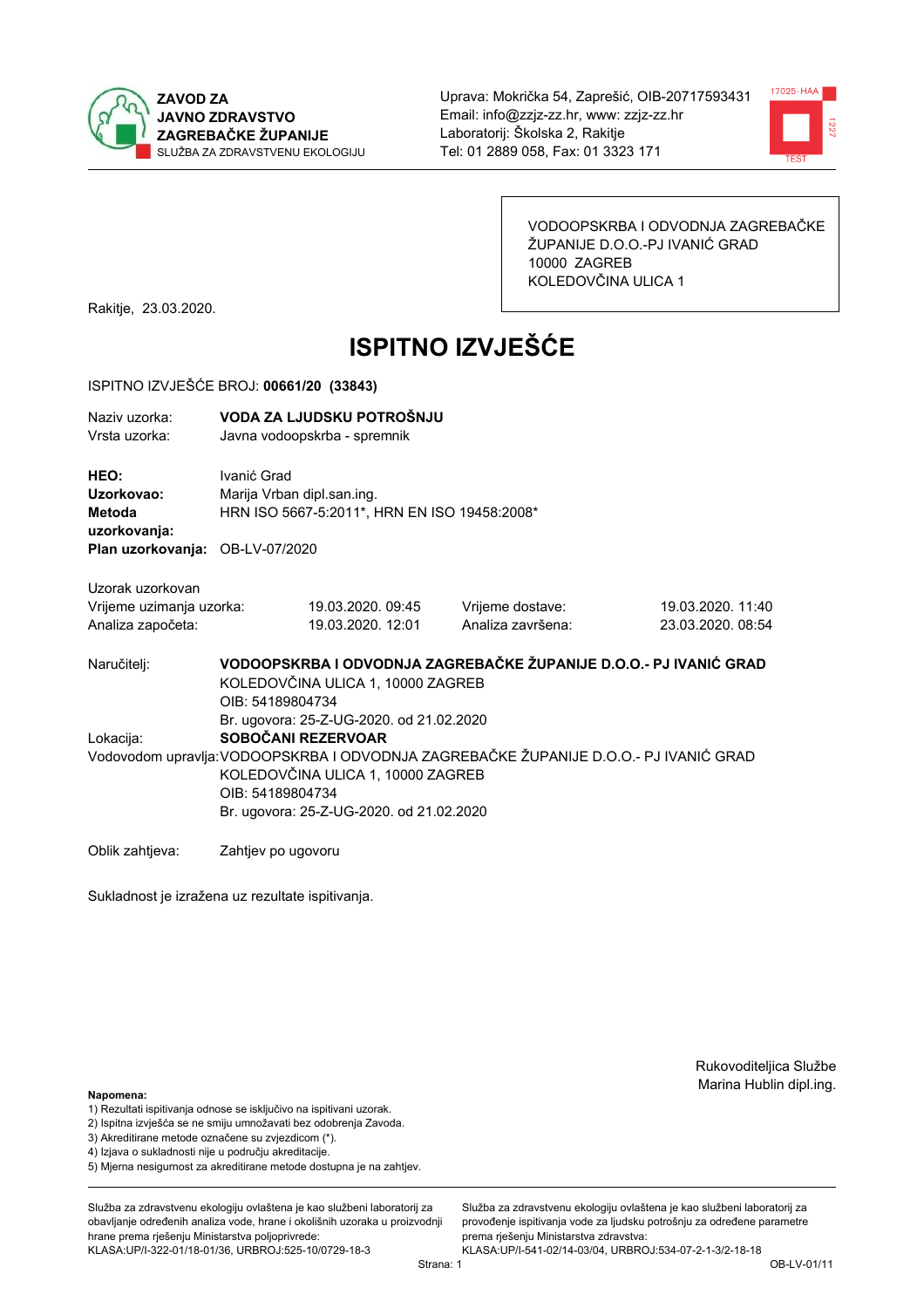# **REZULTATI ISPITIVANJA:**

Ispitno izviešće rezultat je elektroničke obrade podataka te je punovažeće bez žiga i potpisa

| Pokazatelj                | <b>Metoda</b>                           | <b>MJ</b>               | <b>Rezultatt</b> | MDK**         | <b>Sukladno</b> |
|---------------------------|-----------------------------------------|-------------------------|------------------|---------------|-----------------|
| Temperatura               | Standard Methods 21st Ed.<br>2005.2550B | $^{\circ}$ C            | 12,4             | 25            | DA              |
| Slobodni rezidualni klor  | HRN EN ISO 7393-2:2018*                 | mg/L $Cl2$              | 0,21             | 0,5           | DA              |
| Boja                      | HRN EN ISO 7887:2012                    | mg/L Pt/Co skale        | < 5              | 20            | DA              |
| Mutnoća                   | HRN EN ISO 7027-1:2016*                 | NTU jedinica            | 0, 19            | 4             | DA              |
| <b>Miris</b>              | HRN EN 1622:2008                        |                         | bez              | bez           | DA              |
| Okus                      | HRN EN 1622:2008                        |                         | bez              | bez           | DA              |
| pH                        | HRN EN ISO 10523:2012*                  | pH jedinica             | 7,4              | $6, 5 - 9, 5$ | DA              |
| Temp.pri određivanju pH   |                                         | $^{\circ}$ C            | 19,2             |               |                 |
| Elektrovodljivost         | HRN EN 27888:2008*                      | µScm-1 pri 20°C         | 429              | 2.500         | DA              |
| Utrošak KMnO <sub>4</sub> | HRN EN ISO 8467:2001                    | mg/L $O2$               | 0,7              | 5             | DA              |
| Kloridi                   | HRN EN ISO 10304-1:2009*                | mg/L CI                 | 10               | 250           | DA              |
| Nitriti                   | HRN EN ISO 10304-1:2009*                | mg/L $(NO2)$            | < 0.050          | 0,5           | DA              |
| Nitrati                   | HRN EN ISO 10304-1:2009*                | mg/L (NO <sub>3</sub> ) | 5,2              | 50            | DA              |
| Amonij                    | HRN ISO 7150-1:1998*                    | mg/L (NH                | < 0,05           | 0,5           | DA              |

trezultat izražen kao manje od (<) odnosi se na granicu kvantifikacije

\*\*maksimalno dozvoljena koncentracija

## Izjava o sukladnosti

Prema ispitanim parametrima uzorak vode JE SUKLADAN zahtievima članka 5. Zakona o vodi za ljudsku potrošnju (NN 56/2013, 64/2015, 104/2017, 115/2018) i priloga I Pravilnika o parametrima sukladnosti, metodama analize, monitoringu i planovima sigurnosti vode za ljudsku potrošnju te načinu vođenja registra pravnih osoba koje obavljaju djelatnost javne vodoopskrbe (NN 125/2017).

> Voditeljica Odsjeka Nikolina Ciban dipl.ing.

# Odsjek za mikrobiološka ispitivanja voda

## **REZULTATI ISPITIVANJA:**

Ispitno izvješće rezultat je elektroničke obrade podataka te je punovažeće bez žiga i potpisa

| Pokazatelj             | <b>Metoda</b>           | <b>MJ</b>   | <b>Rezultat</b> | <b>MDK**</b> | <b>Sukladno</b> |
|------------------------|-------------------------|-------------|-----------------|--------------|-----------------|
| Ukupni koliformi       | HRN EN ISO 9308-1:2014* | broj/100 mL |                 |              | DA              |
| Escherichia coli       | HRN EN ISO 9308-1:2014* | broj/100 mL | < 1             |              | DA              |
| Enterokoki             | HRN EN ISO 7899-2:2000* | broj/100 mL | < '             |              | DA              |
| Pseudomonas aeruginosa | HRN EN ISO 16266:2008*  | broj/100 mL | < 1             | 0            | DA              |
| Aerobne bakt -36 C/48h | HRN EN ISO 6222:2000*   | broj/1 mL   |                 | 100          | DA              |
| Aerobne bakt -22°C/72h | HRN EN ISO 6222:2000*   | broj/1 mL   |                 | 100          | DA              |

\*\*maksimalno dozvoljena koncentracija

## Izjava o sukladnosti

Prema ispitanim parametrima uzorak vode JE SUKLADAN zahtjevima članka 5. Zakona o vodi za ljudsku potrošnju (NN 56/2013, 64/2015, 104/2017, 115/2018) i priloga I Pravilnika o parametrima sukladnosti, metodama analize, monitoringu i planovima sigurnosti vode za ljudsku potrošnju te načinu vođenja registra pravnih osoba koje obavljaju djelatnost javne vodoopskrbe (NN 125/2017).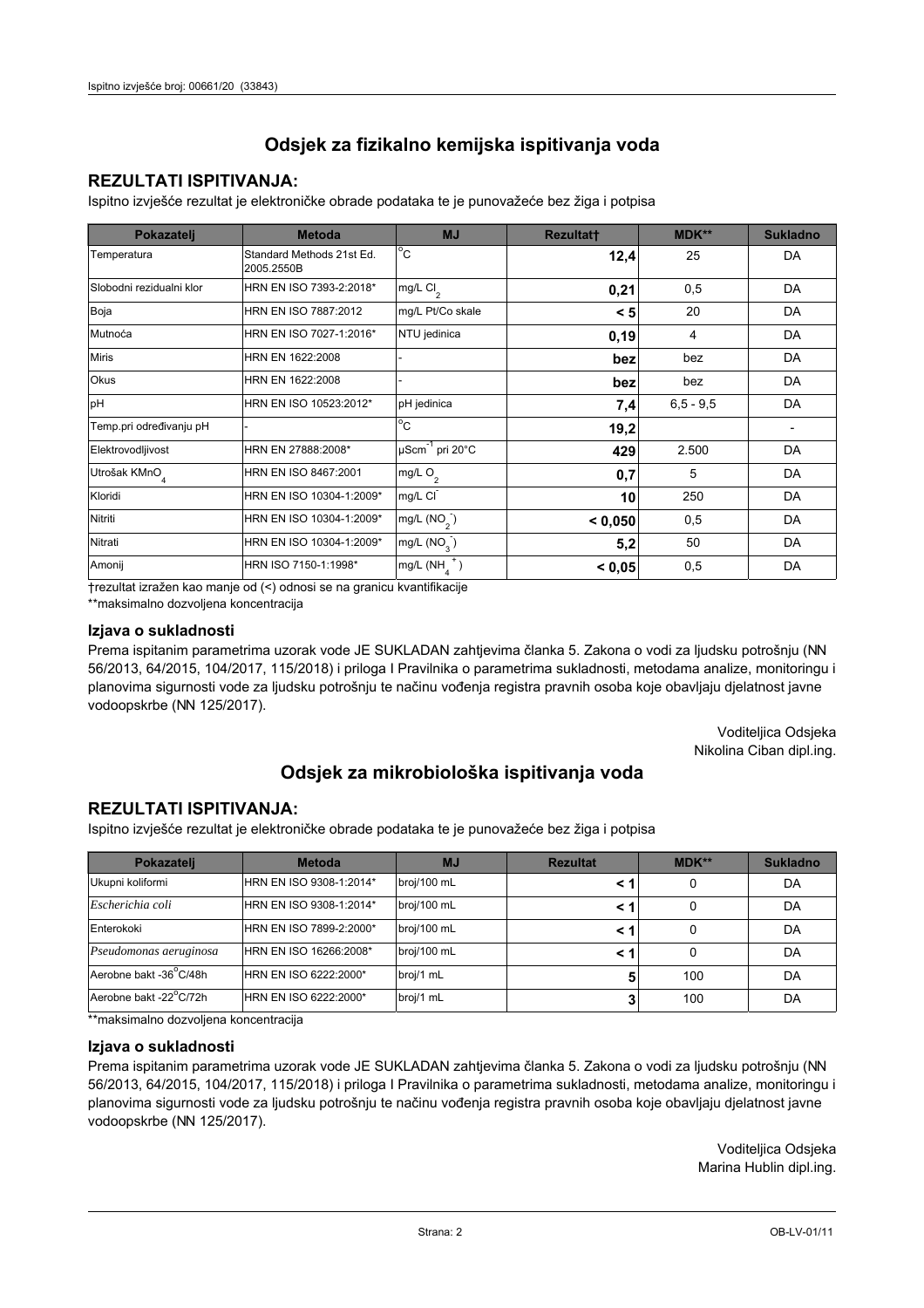



VODOOPSKRBA I ODVODNJA ZAGREBAČKE ŽUPANIJE D.O.O.-PJ IVANIĆ GRAD 10000 ZAGREB KOLEDOVČINA ULICA 1

Rakitje, 23.03.2020.

# **ISPITNO IZVJEŠĆE**

#### ISPITNO IZVJEŠĆE BROJ: 00660/20 (33842)

| Naziv uzorka: | VODA ZA LJUDSKU POTROŠNJU           |
|---------------|-------------------------------------|
| Vrsta uzorka: | Javna vodoopskrba - razvodni sustav |
| HEO:          | Ivanić Grad                         |

Uzorkovao: Marija Vrban dipl.san.ing. Metoda HRN ISO 5667-5:2011\*, HRN EN ISO 19458:2008\* uzorkovanja:

Plan uzorkovanja: OB-LV-07/2020

| Uzorak uzorkovan         |                   |                   |                   |  |
|--------------------------|-------------------|-------------------|-------------------|--|
| Vrijeme uzimanja uzorka: | 19.03.2020.09:25  | Vrijeme dostave:  | 19.03.2020. 11:40 |  |
| Analiza započeta:        | 19.03.2020. 12:00 | Analiza završena: | 23.03.2020.08:53  |  |

VODOOPSKRBA I ODVODNJA ZAGREBAČKE ŽUPANIJE D.O.O.- PJ IVANIĆ GRAD Naručitelj: KOLEDOVČINA ULICA 1, 10000 ZAGREB OIB: 54189804734 Br. ugovora: 25-Z-UG-2020, od 21.02.2020 Lokacija: NH KOD VRTIĆA, KLOŠTAR IVANIĆ Vodovodom upravlja: VODOOPSKRBA I ODVODNJA ZAGREBAČKE ŽUPANIJE D.O.O.- PJ IVANIĆ GRAD KOLEDOVČINA ULICA 1, 10000 ZAGREB OIB: 54189804734 Br. ugovora: 25-Z-UG-2020. od 21.02.2020

Oblik zahtjeva: Zahtjev po ugovoru

Sukladnost je izražena uz rezultate ispitivanja.

Rukovoditeljica Službe Marina Hublin dipl.ing.

#### Napomena:

- 1) Rezultati ispitivanja odnose se isključivo na ispitivani uzorak.
- 2) Ispitna izvješća se ne smiju umnožavati bez odobrenja Zavoda.

3) Akreditirane metode označene su zvjezdicom (\*).

- 4) Iziava o sukladnosti nije u području akreditacije.
- 5) Mjerna nesigurnost za akreditirane metode dostupna je na zahtjev.

Služba za zdravstvenu ekologiju ovlaštena je kao službeni laboratorij za obavlianie određenih analiza vode, hrane i okolišnih uzoraka u proizvodniji hrane prema rješenju Ministarstva poljoprivrede: KLASA:UP/I-322-01/18-01/36, URBROJ:525-10/0729-18-3

Strana: 1

Služba za zdravstvenu ekologiju ovlaštena je kao službeni laboratorij za provođenie ispitivania vode za liudsku potrošniu za određene parametre prema riešenju Ministarstva zdravstva: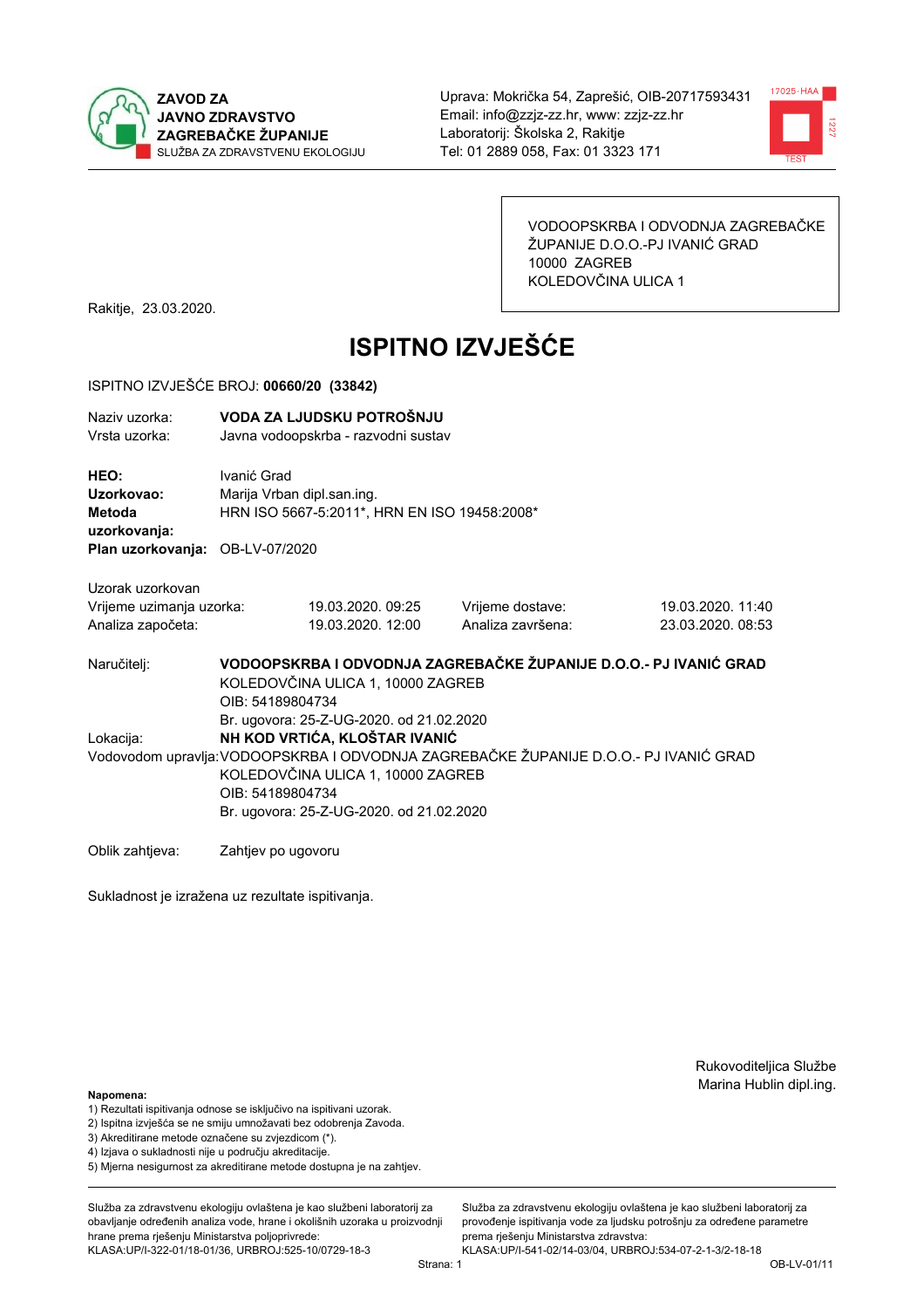# **REZULTATI ISPITIVANJA:**

Ispitno izviešće rezultat je elektroničke obrade podataka te je punovažeće bez žiga i potpisa

| Pokazatelj                | <b>Metoda</b>                           | <b>MJ</b>               | <b>Rezultatt</b> | MDK**         | <b>Sukladno</b> |
|---------------------------|-----------------------------------------|-------------------------|------------------|---------------|-----------------|
| Temperatura               | Standard Methods 21st Ed.<br>2005.2550B | $^{\circ}$ C            | 12,2             | 25            | DA              |
| Slobodni rezidualni klor  | HRN EN ISO 7393-2:2018*                 | mg/L $Cl2$              | 0,12             | 0,5           | DA              |
| Boja                      | HRN EN ISO 7887:2012                    | mg/L Pt/Co skale        | < 5              | 20            | DA              |
| Mutnoća                   | HRN EN ISO 7027-1:2016*                 | NTU jedinica            | 0,46             | 4             | DA              |
| <b>Miris</b>              | HRN EN 1622:2008                        |                         | bez              | bez           | DA              |
| Okus                      | HRN EN 1622:2008                        |                         | bez              | bez           | DA              |
| pH                        | HRN EN ISO 10523:2012*                  | pH jedinica             | 7,5              | $6, 5 - 9, 5$ | DA              |
| Temp.pri određivanju pH   |                                         | $^{\circ}$ C            | 19,1             |               |                 |
| Elektrovodljivost         | HRN EN 27888:2008*                      | µScm-1 pri 20°C         | 420              | 2.500         | DA              |
| Utrošak KMnO <sub>4</sub> | HRN EN ISO 8467:2001                    | mg/L O <sub>2</sub>     | 0,6              | 5             | DA              |
| Kloridi                   | HRN EN ISO 10304-1:2009*                | mg/L CI                 | 9,8              | 250           | DA              |
| Nitriti                   | HRN EN ISO 10304-1:2009*                | mg/L $(NO2)$            | < 0.050          | 0,5           | DA              |
| Nitrati                   | HRN EN ISO 10304-1:2009*                | mg/L (NO <sub>3</sub> ) | 5,0              | 50            | DA              |
| Amonij                    | HRN ISO 7150-1:1998*                    | mg/L (NH                | < 0,05           | 0,5           | DA              |

trezultat izražen kao manje od (<) odnosi se na granicu kvantifikacije

\*\*maksimalno dozvoljena koncentracija

## Izjava o sukladnosti

Prema ispitanim parametrima uzorak vode JE SUKLADAN zahtievima članka 5. Zakona o vodi za ljudsku potrošnju (NN 56/2013, 64/2015, 104/2017, 115/2018) i priloga I Pravilnika o parametrima sukladnosti, metodama analize, monitoringu i planovima sigurnosti vode za ljudsku potrošnju te načinu vođenja registra pravnih osoba koje obavljaju djelatnost javne vodoopskrbe (NN 125/2017).

> Voditeljica Odsjeka Nikolina Ciban dipl.ing.

# Odsjek za mikrobiološka ispitivanja voda

## **REZULTATI ISPITIVANJA:**

Ispitno izvješće rezultat je elektroničke obrade podataka te je punovažeće bez žiga i potpisa

| Pokazatelj             | <b>Metoda</b>           | <b>MJ</b>   | <b>Rezultat</b> | <b>MDK**</b> | <b>Sukladno</b> |
|------------------------|-------------------------|-------------|-----------------|--------------|-----------------|
| Ukupni koliformi       | HRN EN ISO 9308-1:2014* | broj/100 mL |                 |              | DA              |
| Escherichia coli       | HRN EN ISO 9308-1:2014* | broj/100 mL | < 1             |              | DA              |
| Enterokoki             | HRN EN ISO 7899-2:2000* | broj/100 mL | < '             |              | DA              |
| Pseudomonas aeruginosa | HRN EN ISO 16266:2008*  | broj/100 mL | < 1             | 0            | DA              |
| Aerobne bakt -36 C/48h | HRN EN ISO 6222:2000*   | broj/1 mL   |                 | 100          | DA              |
| Aerobne bakt -22°C/72h | HRN EN ISO 6222:2000*   | broj/1 mL   | < 1             | 100          | DA              |

\*\*maksimalno dozvoljena koncentracija

## Izjava o sukladnosti

Prema ispitanim parametrima uzorak vode JE SUKLADAN zahtjevima članka 5. Zakona o vodi za ljudsku potrošnju (NN 56/2013, 64/2015, 104/2017, 115/2018) i priloga I Pravilnika o parametrima sukladnosti, metodama analize, monitoringu i planovima sigurnosti vode za ljudsku potrošnju te načinu vođenja registra pravnih osoba koje obavljaju djelatnost javne vodoopskrbe (NN 125/2017).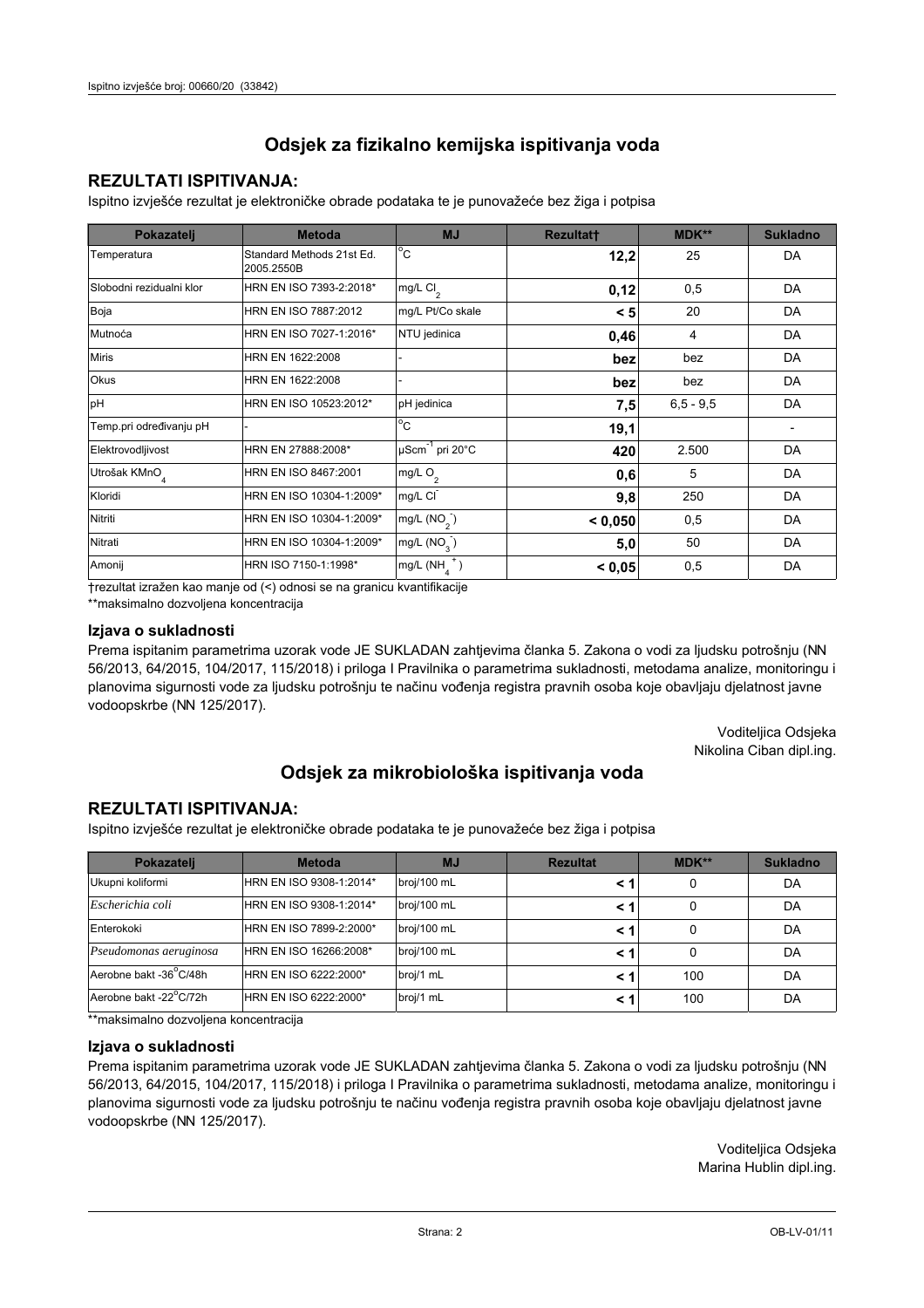



VODOOPSKRBA I ODVODNJA ZAGREBAČKE ŽUPANIJE D.O.O.-PJ IVANIĆ GRAD 10000 ZAGREB KOLEDOVČINA ULICA 1

Rakitje, 23.03.2020.

# **ISPITNO IZVJEŠĆE**

#### ISPITNO IZVJEŠĆE BROJ: 00659/20 (33841)

| Naziv uzorka:<br>Vrsta uzorka:                                                  | VODA ZA LJUDSKU POTROŠNJU<br>Javna vodoopskrba - razvodni sustav                                                                                                                                                                                                                                                |                                                                            |                                       |                                        |  |  |  |  |
|---------------------------------------------------------------------------------|-----------------------------------------------------------------------------------------------------------------------------------------------------------------------------------------------------------------------------------------------------------------------------------------------------------------|----------------------------------------------------------------------------|---------------------------------------|----------------------------------------|--|--|--|--|
| HEO:<br>Uzorkovao:<br>Metoda<br>uzorkovanja:<br>Plan uzorkovanja: OB-LV-07/2020 | Ivanić Grad                                                                                                                                                                                                                                                                                                     | Marija Vrban dipl.san.ing.<br>HRN ISO 5667-5:2011*, HRN EN ISO 19458:2008* |                                       |                                        |  |  |  |  |
| Uzorak uzorkovan<br>Vrijeme uzimanja uzorka:<br>Analiza započeta:               |                                                                                                                                                                                                                                                                                                                 | 19.03.2020, 09:10<br>19.03.2020. 11:59                                     | Vrijeme dostave:<br>Analiza završena: | 19.03.2020. 11:40<br>23.03.2020. 08:53 |  |  |  |  |
| Naručitelj:                                                                     | VODOOPSKRBA I ODVODNJA ZAGREBAČKE ŽUPANIJE D.O.O.- PJ IVANIĆ GRAD<br>KOLEDOVČINA ULICA 1, 10000 ZAGREB<br>OIB: 54189804734                                                                                                                                                                                      |                                                                            |                                       |                                        |  |  |  |  |
| Lokacija:                                                                       | Br. ugovora: 25-Z-UG-2020. od 21.02.2020<br>PRECRPNA STANICA, VUKOVARSKA ULICA, KLOŠTAR IVANIĆ, SLAVINA U KUHINJI<br>Vodovodom upravlja: VODOOPSKRBA I ODVODNJA ZAGREBAČKE ŽUPANIJE D.O.O.- PJ IVANIĆ GRAD<br>KOLEDOVČINA ULICA 1, 10000 ZAGREB<br>OIB: 54189804734<br>Br. ugovora: 25-Z-UG-2020. od 21.02.2020 |                                                                            |                                       |                                        |  |  |  |  |
| Oblik zahtjeva:                                                                 | Zahtjev po ugovoru                                                                                                                                                                                                                                                                                              |                                                                            |                                       |                                        |  |  |  |  |

Sukladnost je izražena uz rezultate ispitivanja.

Rukovoditeljica Službe Marina Hublin dipl.ing.

## Napomena:

- 1) Rezultati ispitivanja odnose se isključivo na ispitivani uzorak.
- 2) Ispitna izvješća se ne smiju umnožavati bez odobrenja Zavoda.
- 3) Akreditirane metode označene su zvjezdicom (\*).
- 4) Iziava o sukladnosti nije u području akreditacije.
- 5) Mjerna nesigurnost za akreditirane metode dostupna je na zahtjev.

Služba za zdravstvenu ekologiju ovlaštena je kao službeni laboratorij za obavlianie određenih analiza vode, hrane i okolišnih uzoraka u proizvodniji hrane prema rješenju Ministarstva poljoprivrede: KLASA:UP/I-322-01/18-01/36, URBROJ:525-10/0729-18-3

Služba za zdravstvenu ekologiju ovlaštena je kao službeni laboratorij za provođenie ispitivania vode za liudsku potrošniu za određene parametre prema rješenju Ministarstva zdravstva: KLASA:UP/I-541-02/14-03/04, URBROJ:534-07-2-1-3/2-18-18

Strana: 1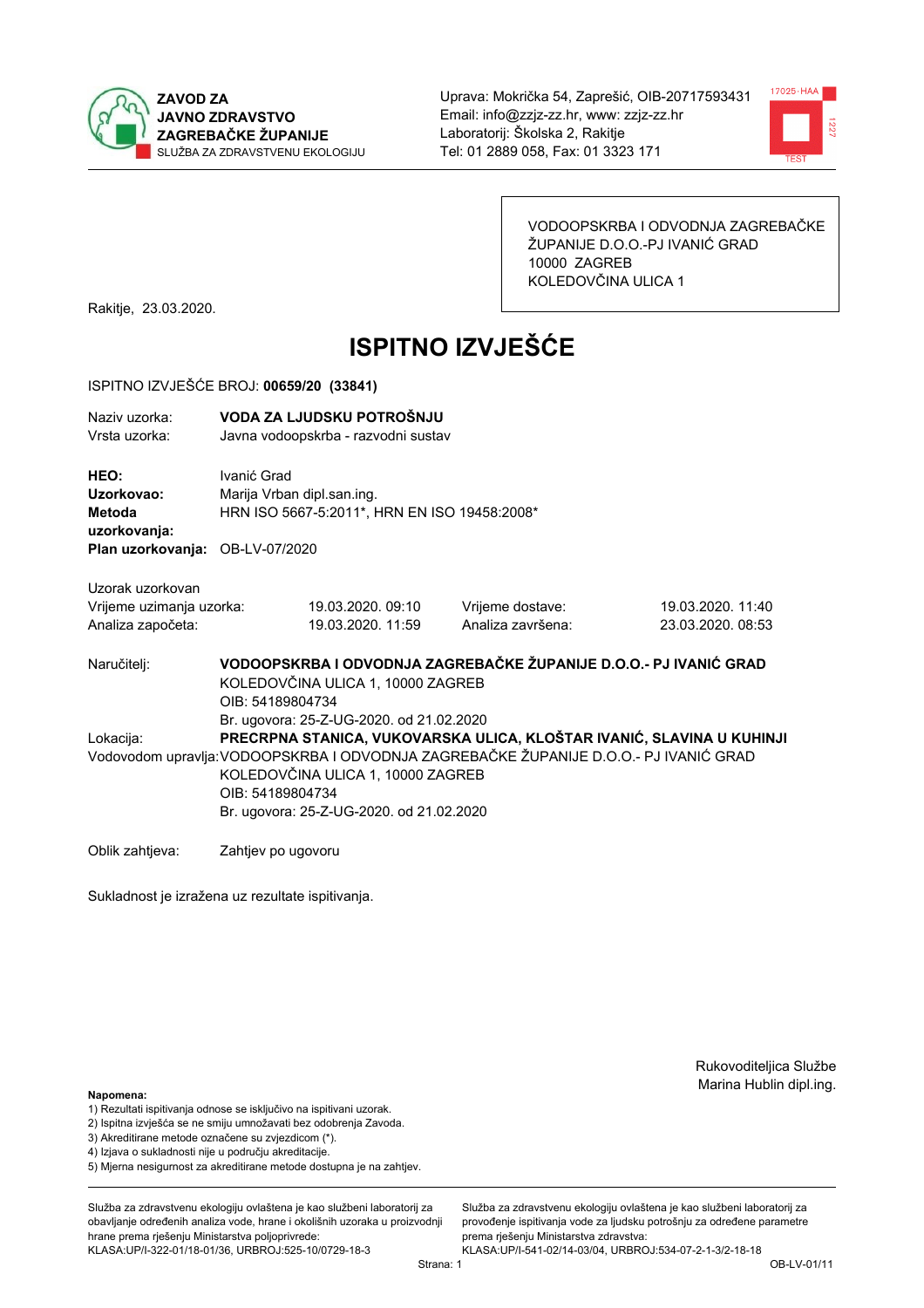# **REZULTATI ISPITIVANJA:**

Ispitno izviešće rezultat je elektroničke obrade podataka te je punovažeće bez žiga i potpisa

| Pokazatelj                | <b>Metoda</b>                           | <b>MJ</b>               | <b>Rezultatt</b> | MDK**         | <b>Sukladno</b> |
|---------------------------|-----------------------------------------|-------------------------|------------------|---------------|-----------------|
| Temperatura               | Standard Methods 21st Ed.<br>2005.2550B | $^{\circ}$ C            | 12,4             | 25            | DA              |
| Slobodni rezidualni klor  | HRN EN ISO 7393-2:2018*                 | mg/L $Cl2$              | 0,22             | 0,5           | DA              |
| Boja                      | HRN EN ISO 7887:2012                    | mg/L Pt/Co skale        | < 5              | 20            | DA              |
| Mutnoća                   | HRN EN ISO 7027-1:2016*                 | NTU jedinica            | 0,22             | 4             | DA              |
| <b>Miris</b>              | HRN EN 1622:2008                        |                         | bez              | bez           | DA              |
| Okus                      | HRN EN 1622:2008                        |                         | bez              | bez           | DA              |
| pH                        | HRN EN ISO 10523:2012*                  | pH jedinica             | 7,5              | $6, 5 - 9, 5$ | DA              |
| Temp.pri određivanju pH   |                                         | $^{\circ}$ C            | 19,0             |               |                 |
| Elektrovodljivost         | HRN EN 27888:2008*                      | µScm-1 pri 20°C         | 421              | 2.500         | DA              |
| Utrošak KMnO <sub>4</sub> | HRN EN ISO 8467:2001                    | mg/L $O2$               | 0,7              | 5             | DA              |
| Kloridi                   | HRN EN ISO 10304-1:2009*                | mg/L CI                 | 10               | 250           | DA              |
| Nitriti                   | HRN EN ISO 10304-1:2009*                | mg/L $(NO2)$            | < 0.050          | 0,5           | DA              |
| Nitrati                   | HRN EN ISO 10304-1:2009*                | mg/L (NO <sub>3</sub> ) | 5,0              | 50            | DA              |
| Amonij                    | HRN ISO 7150-1:1998*                    | mg/L (NH                | < 0,05           | 0,5           | DA              |

trezultat izražen kao manje od (<) odnosi se na granicu kvantifikacije

\*\*maksimalno dozvoljena koncentracija

## Izjava o sukladnosti

Prema ispitanim parametrima uzorak vode JE SUKLADAN zahtievima članka 5. Zakona o vodi za ljudsku potrošnju (NN 56/2013, 64/2015, 104/2017, 115/2018) i priloga I Pravilnika o parametrima sukladnosti, metodama analize, monitoringu i planovima sigurnosti vode za ljudsku potrošnju te načinu vođenja registra pravnih osoba koje obavljaju djelatnost javne vodoopskrbe (NN 125/2017).

> Voditeljica Odsjeka Nikolina Ciban dipl.ing.

# Odsjek za mikrobiološka ispitivanja voda

## **REZULTATI ISPITIVANJA:**

Ispitno izvješće rezultat je elektroničke obrade podataka te je punovažeće bez žiga i potpisa

| Pokazatelj             | <b>Metoda</b>           | <b>MJ</b>   | <b>Rezultat</b> | <b>MDK**</b> | <b>Sukladno</b> |
|------------------------|-------------------------|-------------|-----------------|--------------|-----------------|
| Ukupni koliformi       | HRN EN ISO 9308-1:2014* | broj/100 mL |                 |              | DA              |
| Escherichia coli       | HRN EN ISO 9308-1:2014* | broj/100 mL | < 1             |              | DA              |
| Enterokoki             | HRN EN ISO 7899-2:2000* | broj/100 mL | < '             |              | DA              |
| Pseudomonas aeruginosa | HRN EN ISO 16266:2008*  | broj/100 mL | < 1             | 0            | DA              |
| Aerobne bakt -36 C/48h | HRN EN ISO 6222:2000*   | broj/1 mL   |                 | 100          | DA              |
| Aerobne bakt -22°C/72h | HRN EN ISO 6222:2000*   | broj/1 mL   | < 1             | 100          | DA              |

\*\*maksimalno dozvoljena koncentracija

## Izjava o sukladnosti

Prema ispitanim parametrima uzorak vode JE SUKLADAN zahtjevima članka 5. Zakona o vodi za ljudsku potrošnju (NN 56/2013, 64/2015, 104/2017, 115/2018) i priloga I Pravilnika o parametrima sukladnosti, metodama analize, monitoringu i planovima sigurnosti vode za ljudsku potrošnju te načinu vođenja registra pravnih osoba koje obavljaju djelatnost javne vodoopskrbe (NN 125/2017).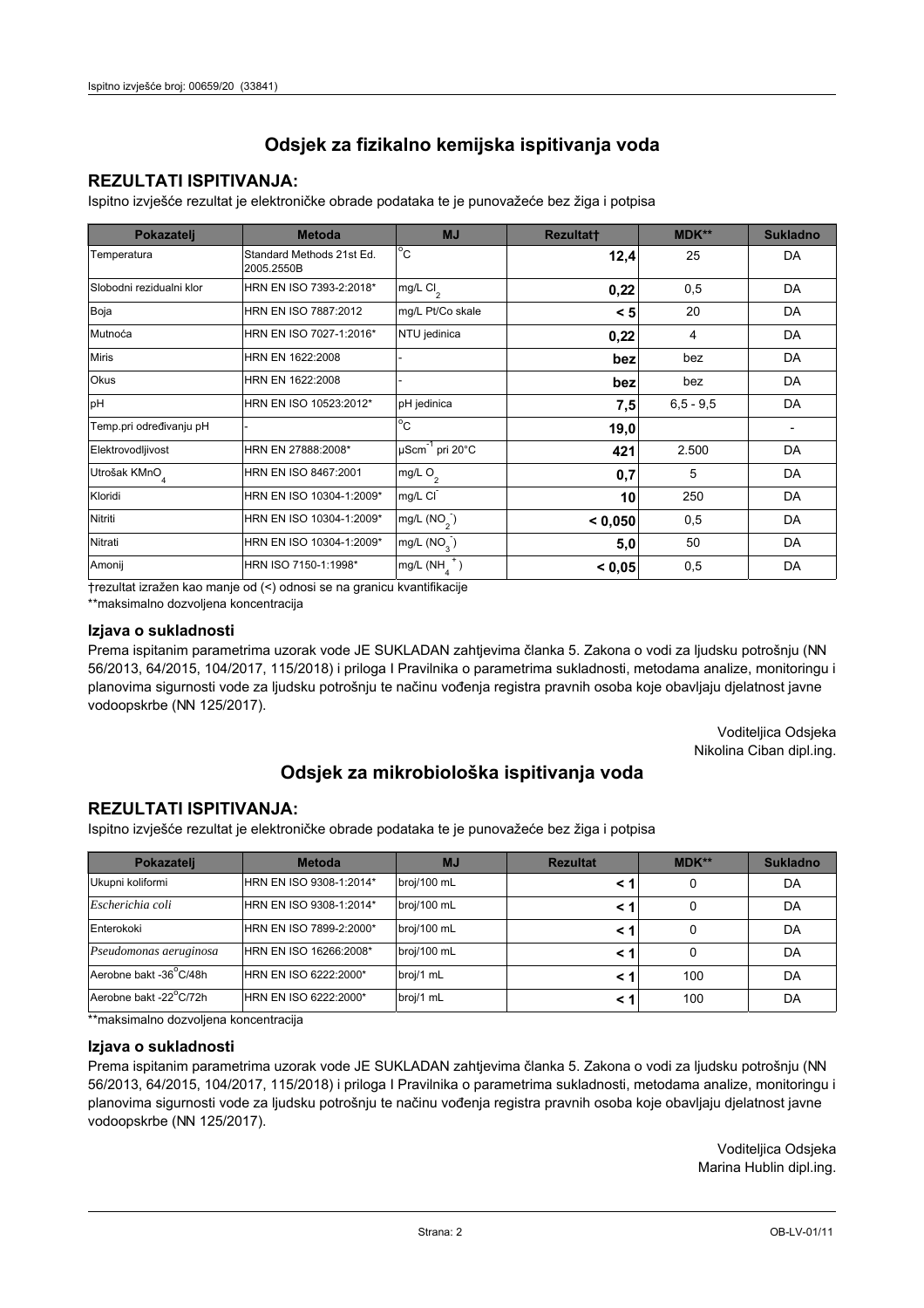



VODOOPSKRBA I ODVODNJA ZAGREBAČKE ŽUPANIJE D.O.O.-PJ IVANIĆ GRAD 10000 ZAGREB KOLEDOVČINA ULICA 1

Rakitje, 23.03.2020.

# **ISPITNO IZVJEŠĆE**

#### ISPITNO IZVJEŠĆE BROJ: 00658/20 (33840)

| Naziy uzorka:<br>Vrsta uzorka:                                                  |                                                                                                                                                                                                                                    | VODA ZA LJUDSKU POTROŠNJU<br>Javna vodoopskrba - razvodni sustav           |                                       |                                        |  |  |  |  |
|---------------------------------------------------------------------------------|------------------------------------------------------------------------------------------------------------------------------------------------------------------------------------------------------------------------------------|----------------------------------------------------------------------------|---------------------------------------|----------------------------------------|--|--|--|--|
| HEO:<br>Uzorkovao:<br>Metoda<br>uzorkovanja:<br>Plan uzorkovanja: OB-MH-04/2020 | Ivanić Grad                                                                                                                                                                                                                        | Marija Vrban dipl.san.ing.<br>HRN ISO 5667-5:2011*, HRN EN ISO 19458:2008* |                                       |                                        |  |  |  |  |
| Uzorak uzorkovan<br>Vrijeme uzimanja uzorka:<br>Analiza započeta:               |                                                                                                                                                                                                                                    | 19.03.2020.08:50<br>19.03.2020. 11:57                                      | Vrijeme dostave:<br>Analiza završena: | 19.03.2020. 11:40<br>23.03.2020, 08:53 |  |  |  |  |
| Naručitelj:                                                                     | VODOOPSKRBA I ODVODNJA ZAGREBAČKE ŽUPANIJE D.O.O.- PJ IVANIĆ GRAD<br>KOLEDOVČINA ULICA 1, 10000 ZAGREB<br>OIB: 54189804734<br>Br. ugovora: 25-Z-UG-2020. od 21.02.2020                                                             |                                                                            |                                       |                                        |  |  |  |  |
| Lokacija:                                                                       | NH KOD ŠKOLE, ŽERAVINEC, IVANIĆ GRAD<br>Vodovodom upravlja: VODOOPSKRBA I ODVODNJA ZAGREBAČKE ŽUPANIJE D.O.O.- PJ IVANIĆ GRAD<br>KOLEDOVČINA ULICA 1, 10000 ZAGREB<br>OIB: 54189804734<br>Br. ugovora: 25-Z-UG-2020. od 21.02.2020 |                                                                            |                                       |                                        |  |  |  |  |
| Oblik zahtjeva:                                                                 | Zahtjev po ugovoru                                                                                                                                                                                                                 |                                                                            |                                       |                                        |  |  |  |  |

Zahtjev po ugovoru

Sukladnost je izražena uz rezultate ispitivanja.

Rukovoditeljica Službe Marina Hublin dipl.ing.

Služba za zdravstvenu ekologiju ovlaštena je kao službeni laboratorij za

provođenie ispitivania vode za liudsku potrošniu za određene parametre

prema rješenju Ministarstva zdravstva:

#### Napomena:

- 1) Rezultati ispitivanja odnose se isključivo na ispitivani uzorak.
- 2) Ispitna izvješća se ne smiju umnožavati bez odobrenja Zavoda.
- 3) Akreditirane metode označene su zvjezdicom (\*).
- 4) Iziava o sukladnosti nije u području akreditacije.
- 5) Mjerna nesigurnost za akreditirane metode dostupna je na zahtjev.

Služba za zdravstvenu ekologiju ovlaštena je kao službeni laboratorij za obavlianie određenih analiza vode, hrane i okolišnih uzoraka u proizvodniji hrane prema rješenju Ministarstva poljoprivrede: KLASA:UP/I-322-01/18-01/36, URBROJ:525-10/0729-18-3

KLASA:UP/I-541-02/14-03/04, URBROJ:534-07-2-1-3/2-18-18 Strana: 1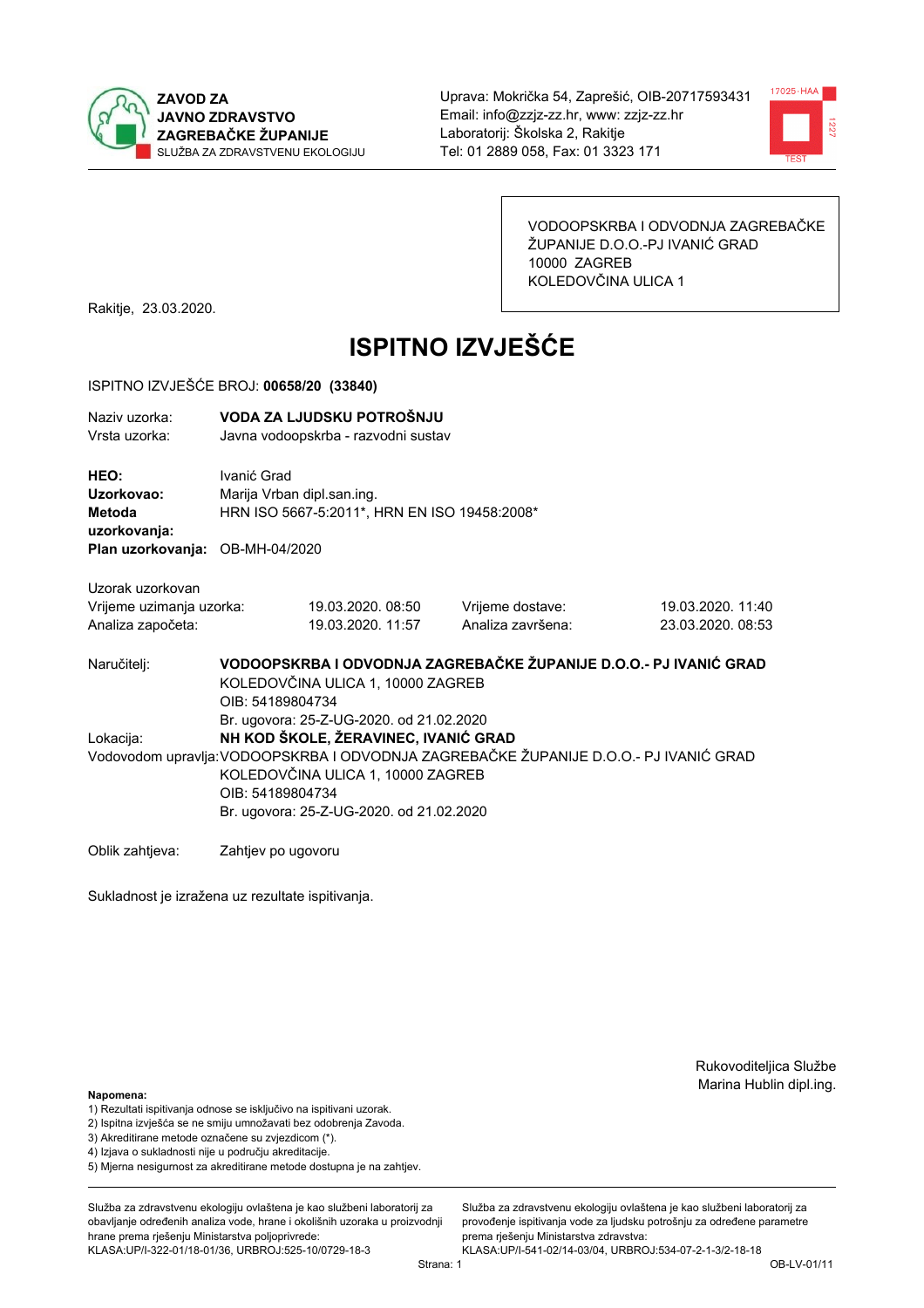# **REZULTATI ISPITIVANJA:**

Ispitno izviešće rezultat je elektroničke obrade podataka te je punovažeće bez žiga i potpisa

| Pokazatelj                | <b>Metoda</b>                           | <b>MJ</b>               | <b>Rezultatt</b> | MDK**         | <b>Sukladno</b> |
|---------------------------|-----------------------------------------|-------------------------|------------------|---------------|-----------------|
| Temperatura               | Standard Methods 21st Ed.<br>2005.2550B | $^{\circ}$ C            | 10,2             | 25            | DA              |
| Slobodni rezidualni klor  | HRN EN ISO 7393-2:2018*                 | $mg/L$ Cl <sub>2</sub>  | 0,15             | 0,5           | DA              |
| Boja                      | HRN EN ISO 7887:2012                    | mg/L Pt/Co skale        | < 5              | 20            | DA              |
| Mutnoća                   | HRN EN ISO 7027-1:2016*                 | NTU jedinica            | 1,2              | 4             | DA              |
| <b>Miris</b>              | HRN EN 1622:2008                        |                         | bez              | bez           | DA              |
| Okus                      | HRN EN 1622:2008                        |                         | bez              | bez           | DA              |
| pH                        | HRN EN ISO 10523:2012*                  | pH jedinica             | 7,5              | $6, 5 - 9, 5$ | DA              |
| Temp.pri određivanju pH   |                                         | $^{\circ}$ C            | 19,0             |               |                 |
| Elektrovodljivost         | HRN EN 27888:2008*                      | µScm-1 pri 20°C         | 411              | 2.500         | DA              |
| Utrošak KMnO <sub>4</sub> | HRN EN ISO 8467:2001                    | mg/L $O2$               | 1,0              | 5             | DA              |
| Kloridi                   | HRN EN ISO 10304-1:2009*                | mg/L CI                 | 9,7              | 250           | DA              |
| Nitriti                   | HRN EN ISO 10304-1:2009*                | mg/L $(NO2)$            | < 0.050          | 0,5           | DA              |
| Nitrati                   | HRN EN ISO 10304-1:2009*                | mg/L (NO <sub>3</sub> ) | 4,9              | 50            | DA              |
| Amonij                    | HRN ISO 7150-1:1998*                    | mg/L (NH                | < 0,05           | 0,5           | DA              |

trezultat izražen kao manje od (<) odnosi se na granicu kvantifikacije

\*\*maksimalno dozvoljena koncentracija

## Izjava o sukladnosti

Prema ispitanim parametrima uzorak vode JE SUKLADAN zahtievima članka 5. Zakona o vodi za ljudsku potrošnju (NN 56/2013, 64/2015, 104/2017, 115/2018) i priloga I Pravilnika o parametrima sukladnosti, metodama analize, monitoringu i planovima sigurnosti vode za ljudsku potrošnju te načinu vođenja registra pravnih osoba koje obavljaju djelatnost javne vodoopskrbe (NN 125/2017).

> Voditeljica Odsjeka Nikolina Ciban dipl.ing.

# Odsjek za mikrobiološka ispitivanja voda

## **REZULTATI ISPITIVANJA:**

Ispitno izvješće rezultat je elektroničke obrade podataka te je punovažeće bez žiga i potpisa

| Pokazatelj             | <b>Metoda</b>           | <b>MJ</b>   | <b>Rezultat</b> | <b>MDK**</b> | <b>Sukladno</b> |
|------------------------|-------------------------|-------------|-----------------|--------------|-----------------|
| Ukupni koliformi       | HRN EN ISO 9308-1:2014* | broj/100 mL |                 |              | DA              |
| Escherichia coli       | HRN EN ISO 9308-1:2014* | broj/100 mL | < 1             |              | DA              |
| Enterokoki             | HRN EN ISO 7899-2:2000* | broj/100 mL | < '             |              | DA              |
| Pseudomonas aeruginosa | HRN EN ISO 16266:2008*  | broj/100 mL | < 1             | 0            | DA              |
| Aerobne bakt -36 C/48h | HRN EN ISO 6222:2000*   | broj/1 mL   |                 | 100          | DA              |
| Aerobne bakt -22°C/72h | HRN EN ISO 6222:2000*   | broj/1 mL   | < 1             | 100          | DA              |

\*\*maksimalno dozvoljena koncentracija

#### Izjava o sukladnosti

Prema ispitanim parametrima uzorak vode JE SUKLADAN zahtjevima članka 5. Zakona o vodi za ljudsku potrošnju (NN 56/2013, 64/2015, 104/2017, 115/2018) i priloga I Pravilnika o parametrima sukladnosti, metodama analize, monitoringu i planovima sigurnosti vode za ljudsku potrošnju te načinu vođenja registra pravnih osoba koje obavljaju djelatnost javne vodoopskrbe (NN 125/2017).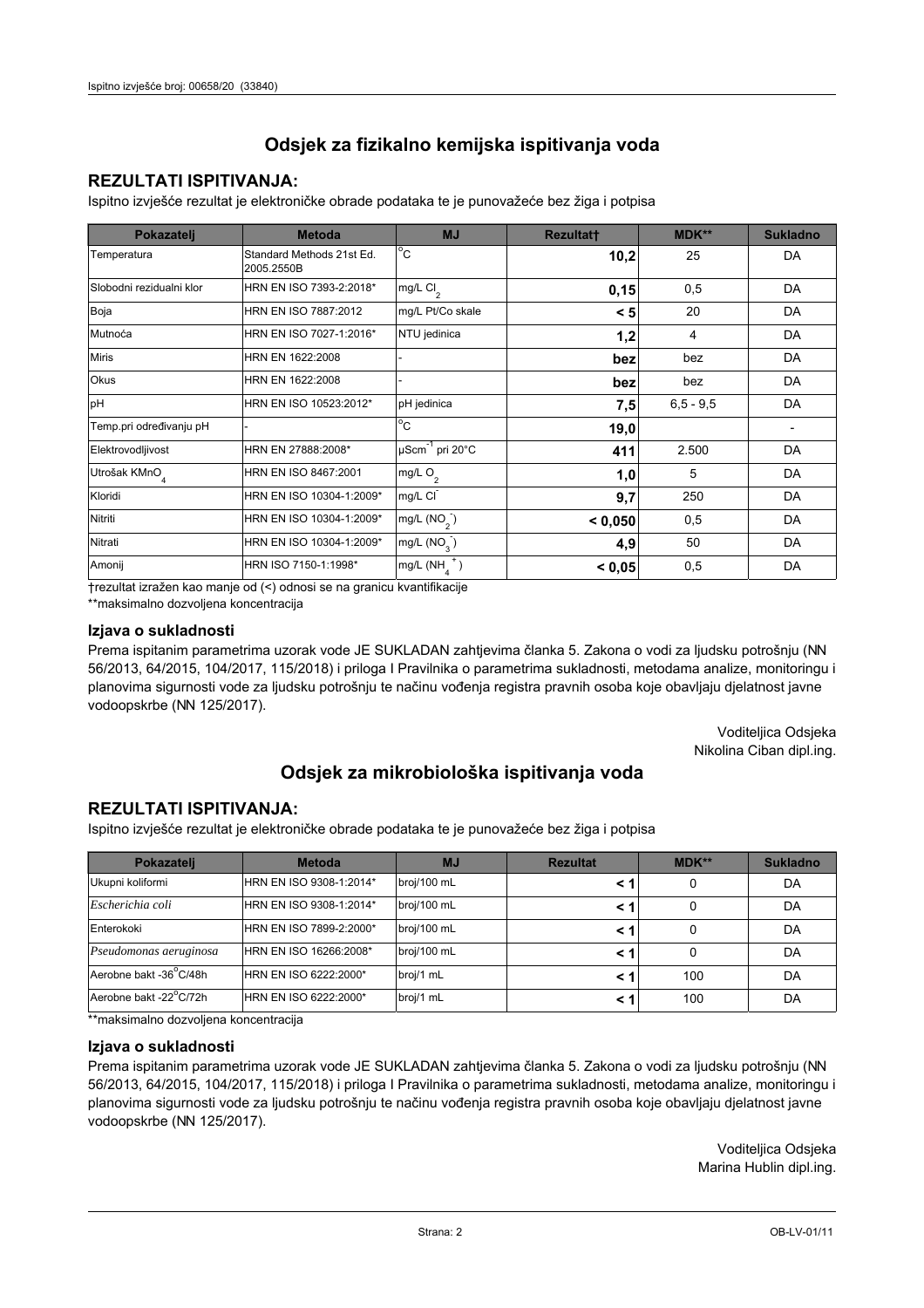



VODOOPSKRBA I ODVODNJA ZAGREBAČKE ŽUPANIJE D.O.O.-PJ IVANIĆ GRAD 10000 ZAGREB KOLEDOVČINA ULICA 1

Rakitje, 23.03.2020.

# **ISPITNO IZVJEŠĆE**

#### ISPITNO IZVJEŠĆE BROJ: 00657/20 (33839)

| Naziv uzorka: | VODA ZA LJUDSKU POTROŠNJU           |
|---------------|-------------------------------------|
| Vrsta uzorka: | Javna vodoopskrba - razvodni sustav |

HEO: Ivanić Grad Uzorkovao: Marija Vrban dipl.san.ing. Metoda HRN ISO 5667-5:2011\*, HRN EN ISO 19458:2008\* uzorkovanja: Plan uzorkovanja: OB-LV-07/2020

Uzorak uzorkovan Vrijeme uzimanja uzorka: Analiza započeta:

19.03.2020.08:28 19.03.2020, 11:52 Vrijeme dostave: Analiza završena:

19.03.2020. 11:40 23.03.2020. 08:52

VODOOPSKRBA I ODVODNJA ZAGREBAČKE ŽUPANIJE D.O.O.- PJ IVANIĆ GRAD Naručitelj: KOLEDOVČINA ULICA 1, 10000 ZAGREB OIB: 54189804734 Br. ugovora: 25-Z-UG-2020, od 21.02.2020 Lokacija: NH KOD ŠKOLE, POSAVSKI BREGI Vodovodom upravlja: VODOOPSKRBA I ODVODNJA ZAGREBAČKE ŽUPANIJE D.O.O.- PJ IVANIĆ GRAD KOLEDOVČINA ULICA 1, 10000 ZAGREB OIB: 54189804734 Br. ugovora: 25-Z-UG-2020, od 21.02.2020

Oblik zahtjeva: Zahtjev po ugovoru

Sukladnost je izražena uz rezultate ispitivanja.

Rukovoditeljica Službe Marina Hublin dipl.ing.

Napomena:

- 1) Rezultati ispitivanja odnose se isključivo na ispitivani uzorak.
- 2) Ispitna izvješća se ne smiju umnožavati bez odobrenja Zavoda.

3) Akreditirane metode označene su zvjezdicom (\*).

- 4) Iziava o sukladnosti nije u područiu akreditacije.
- 5) Mjerna nesigurnost za akreditirane metode dostupna je na zahtjev.

Služba za zdravstvenu ekologiju ovlaštena je kao službeni laboratorij za obavlianie određenih analiza vode, hrane i okolišnih uzoraka u proizvodniji hrane prema rješenju Ministarstva poljoprivrede: KLASA:UP/I-322-01/18-01/36, URBROJ:525-10/0729-18-3

Služba za zdravstvenu ekologiju ovlaštena je kao službeni laboratorij za provođenie ispitivania vode za liudsku potrošniu za određene parametre prema riešenju Ministarstva zdravstva: